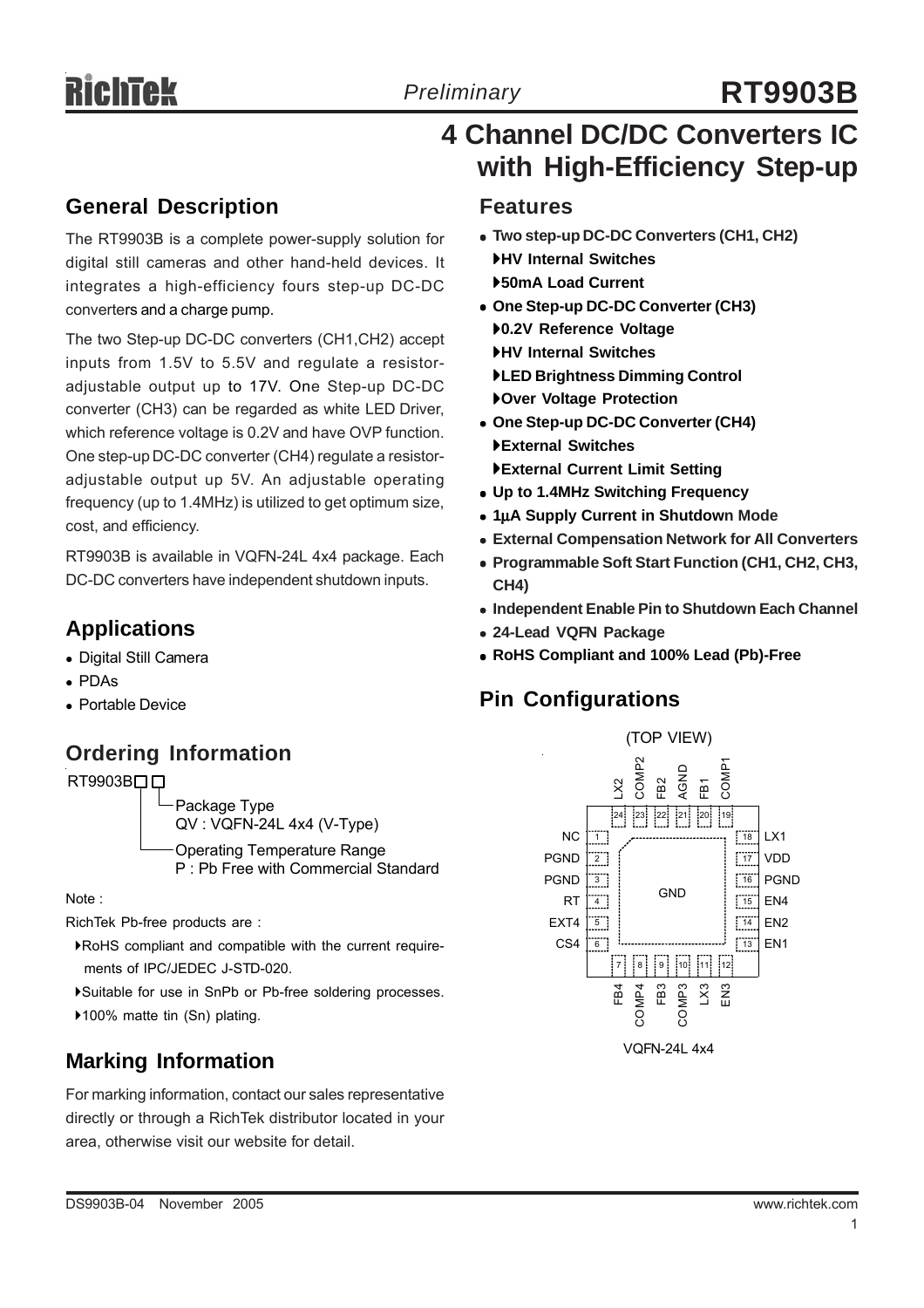# **Typical Application Circuit**

#### **2-AA Battery 1.8V to 3.2V**

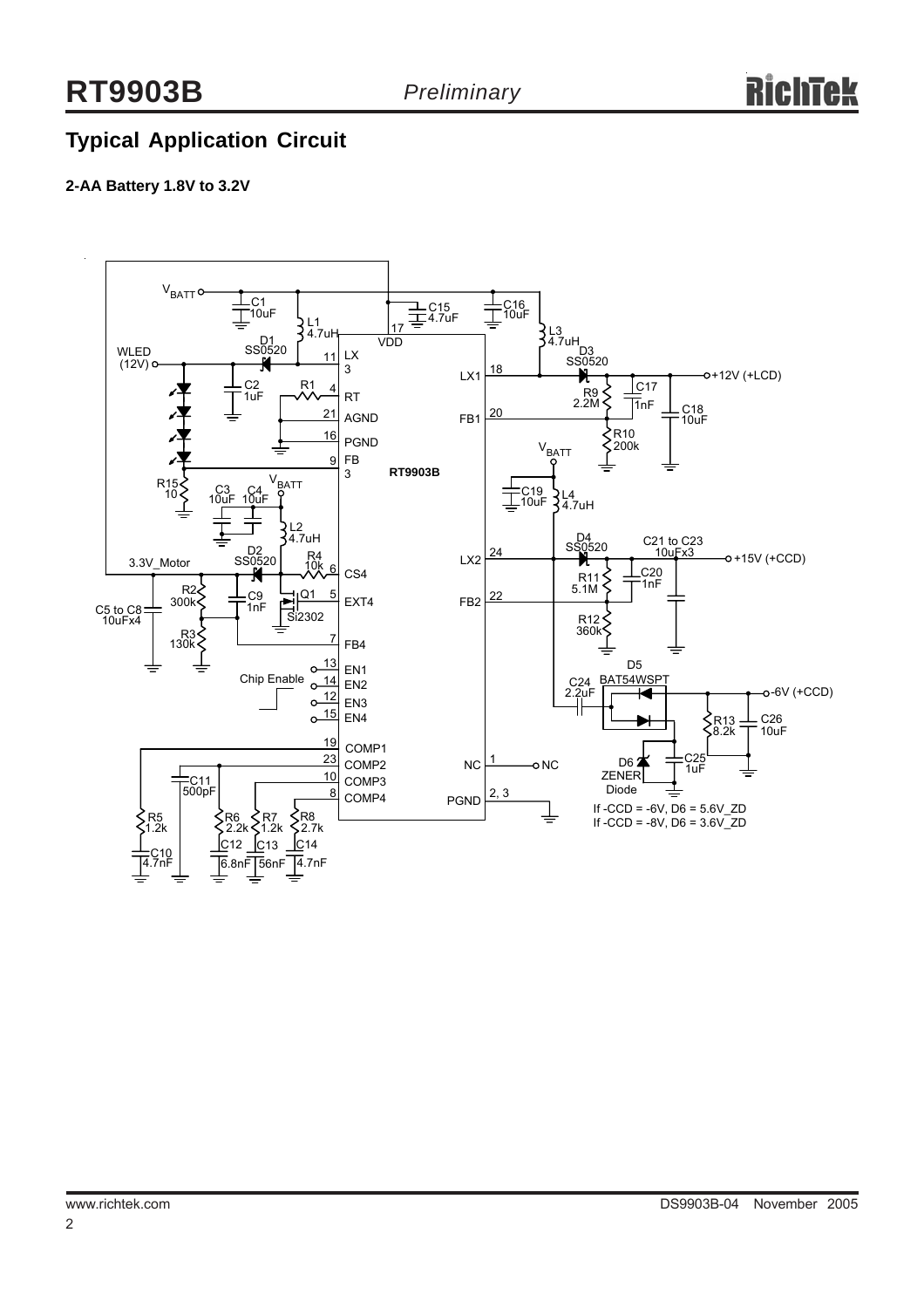

## **Function Block Diagram**

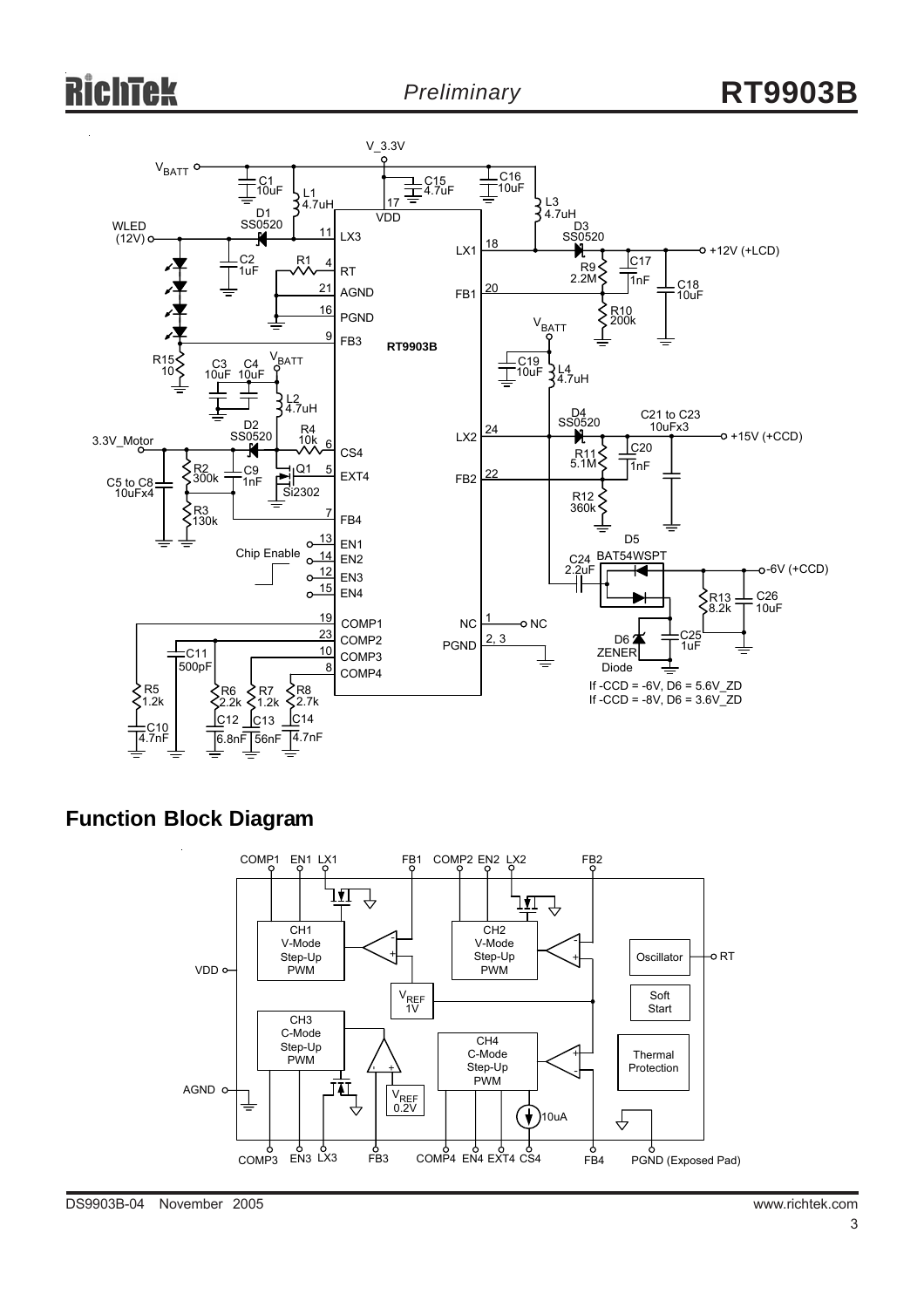# **Functional Pin Description**

| Pin Number      | <b>Pin Name</b>   | <b>Pin Function</b>                                               |
|-----------------|-------------------|-------------------------------------------------------------------|
| 1               | <b>NC</b>         | No Connection                                                     |
| $\overline{2}$  | <b>PGND</b>       | Power Ground                                                      |
| 3               | <b>PGND</b>       | Power Ground                                                      |
| $\overline{4}$  | <b>RT</b>         | <b>Frequency Setting Resistor Connection Pin</b>                  |
| 5               | EXT4              | CH4 External Power Switch                                         |
| $6\phantom{1}6$ | CS <sub>4</sub>   | CH4 Current Sense Input Pin                                       |
| $\overline{7}$  | FB4               | CH4 Feedback Input                                                |
| 8               | COMP4             | CH4 Feedback Compensation Pin                                     |
| 9               | FB <sub>3</sub>   | CH3 Feedback Input                                                |
| 10              | COMP3             | CH3 Feedback Compensation Pin                                     |
| 11              | LX3               | CH3 Switch Node                                                   |
| 12              | EN <sub>3</sub>   | CH3 Enable Input Pin                                              |
| 13              | EN <sub>1</sub>   | CH1 Enable Input Pin                                              |
| 14              | EN <sub>2</sub>   | CH2 Enable Input Pin                                              |
| 15              | EN <sub>4</sub>   | CH4 Enable Input Pin                                              |
| 16              | <b>PGND</b>       | Power Ground                                                      |
| 17              | <b>VDD</b>        | Power Input Pin                                                   |
| 18              | LX <sub>1</sub>   | CH1 Switch Node                                                   |
| 19              | COMP1             | CH1 Feedback Compensation Pin                                     |
| 20              | FB <sub>1</sub>   | CH1 Feedback Input                                                |
| 21              | <b>AGND</b>       | Analog Ground                                                     |
| 22              | FB <sub>2</sub>   | CH2 Feedback Input                                                |
| 23              | COMP <sub>2</sub> | CH2 Feedback Compensation Pin                                     |
| 24              | LX2               | CH2 Switch Node                                                   |
| Exposed Pad GND |                   | Exposed pad should be soldered to PCB board and connected to GND. |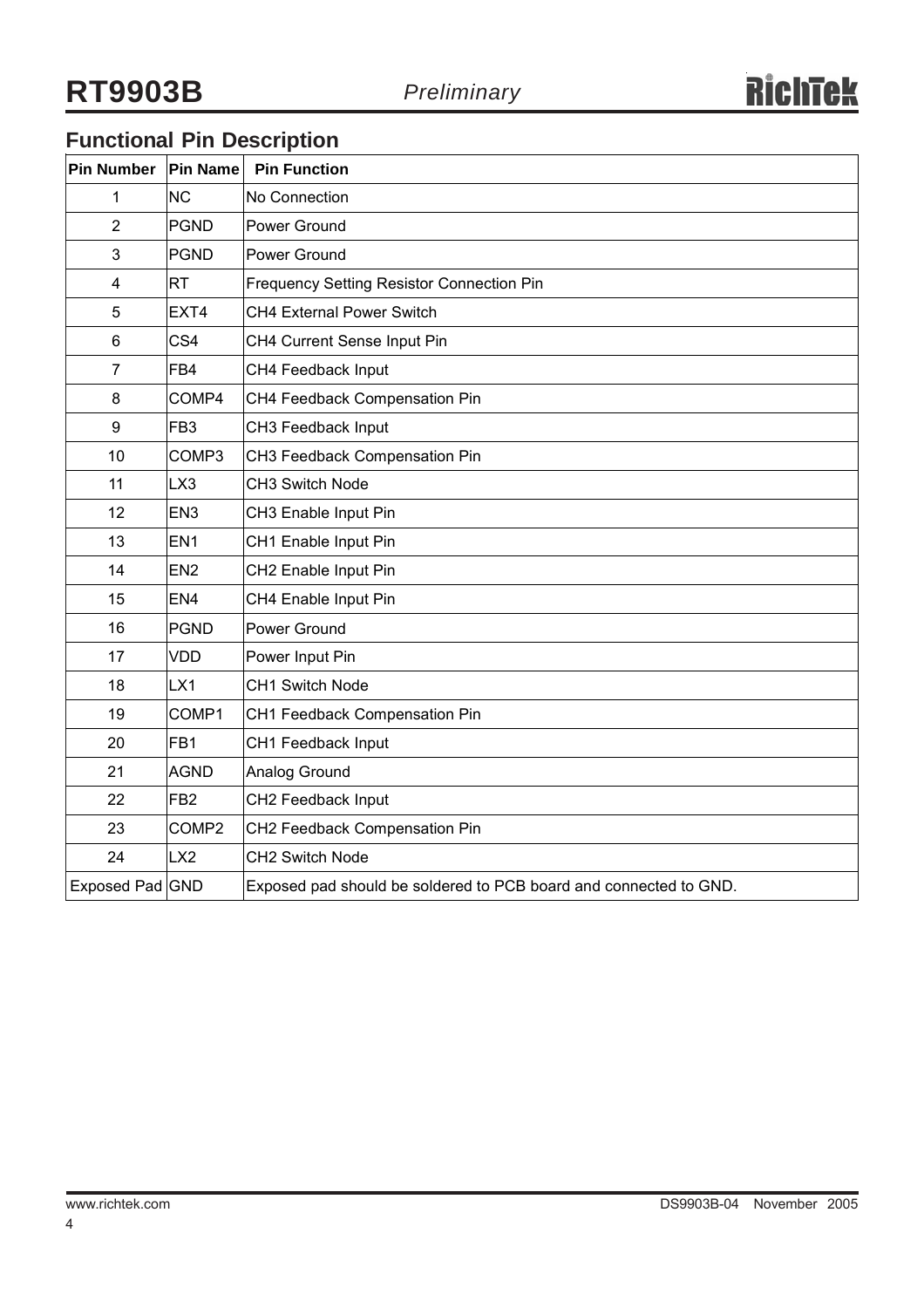# **Absolute Maximum Ratings** (Note 1)

| • Power Dissipation, $P_D @ T_A = 25^{\circ}C$ |  |
|------------------------------------------------|--|
|                                                |  |
| • Package Thermal Resistance (Note 3)          |  |
|                                                |  |
|                                                |  |
|                                                |  |
|                                                |  |
|                                                |  |

# **Recommended Operating Conditions** (Note 2)

## **Electrical Characteristics**

( $V_{DD}$  =3.3V, T<sub>A</sub> = 25°C, unless otherwise specification)

| <b>Parameter</b>                   | Symbol                  | <b>Test Condition</b>                     | Min | Typ   | Max | <b>Units</b> |
|------------------------------------|-------------------------|-------------------------------------------|-----|-------|-----|--------------|
| <b>Supply Voltage</b>              |                         |                                           |     |       |     |              |
| <b>VDD Operating Voltage</b>       | <b>V</b> <sub>VDD</sub> | <b>VDD Pin Voltage</b>                    | 2.4 | $- -$ | 5.5 | V            |
| VDD Start-up Voltage               |                         | <b>VDD Pin Voltage</b>                    | 1.5 |       |     | V            |
| <b>VDD Over Voltage Protection</b> | $V_{DD(OVP)}$           | VDD Pin Voltage                           | 6   |       |     | V            |
| <b>Supply Current</b>              |                         |                                           |     |       |     |              |
| Shutdown Supply Current            | $I_{\text{OFF}}$        | $V_{DD}$ = 3.6V, $V_{EN1}$ to 4 = 0V      |     | 0.01  | 1   | μA           |
|                                    |                         | V <sub>VDD</sub> =3.6V,                   |     |       |     |              |
| CH1 DC/DC Converter Supply         |                         | $V_{FB1} = V_{REF} + 0.15V$               |     | 200   | 250 | μA           |
| <b>Current</b>                     | I <sub>VDD1</sub>       | $V_{EN1}$ = 3.3V, $V_{EN2}$ = 0V,         |     |       |     |              |
|                                    |                         | $V_{EN3}$ = 0V, $V_{EN4}$ = 0V            |     |       |     |              |
|                                    |                         | $VVDD = 3.6V,$                            |     | 210   | 260 | μA           |
| CH2 DC/DC Converter Supply         |                         | $VFB2 = VREF + 0.15V$                     |     |       |     |              |
| Current                            | I <sub>VDD2</sub>       | $V_{EN1}$ = 0V, $V_{EN2}$ = 3.3V,         |     |       |     |              |
|                                    |                         | $V_{EN3} = 0V$ , $V_{EN4} = 0V$           |     |       |     |              |
|                                    |                         | .Vvnn = 3.6V                              |     | 250   | 300 | μA           |
| CH3 DC/DC Converter Supply         |                         | $V_{FB3} = V_{REF} + 0.15V$               |     |       |     |              |
| lCurrent                           | I <sub>VDD3</sub>       | $V_{FN1} = 0V$ , $V_{FN2} = 0V$ ,         |     |       |     |              |
|                                    |                         | $V_{EN3}$ = 3.3V, $V_{EN4}$ = 0V          |     |       |     |              |
|                                    |                         | $VVDD = 3.6V,$                            |     |       |     |              |
| CH4 DC/DC Converter Supply         |                         | $V_{\text{FR4}} = V_{\text{RFF}} + 0.15V$ |     | 200   | 250 | μA           |
| Current                            | I <sub>VDD4</sub>       | $V_{EN1} = 0V$ , $V_{EN2} = 0V$ ,         |     |       |     |              |
|                                    |                         | $V_{EN3}$ = 0V, $V_{EN4}$ = 3.3V          |     |       |     |              |

*To be continued*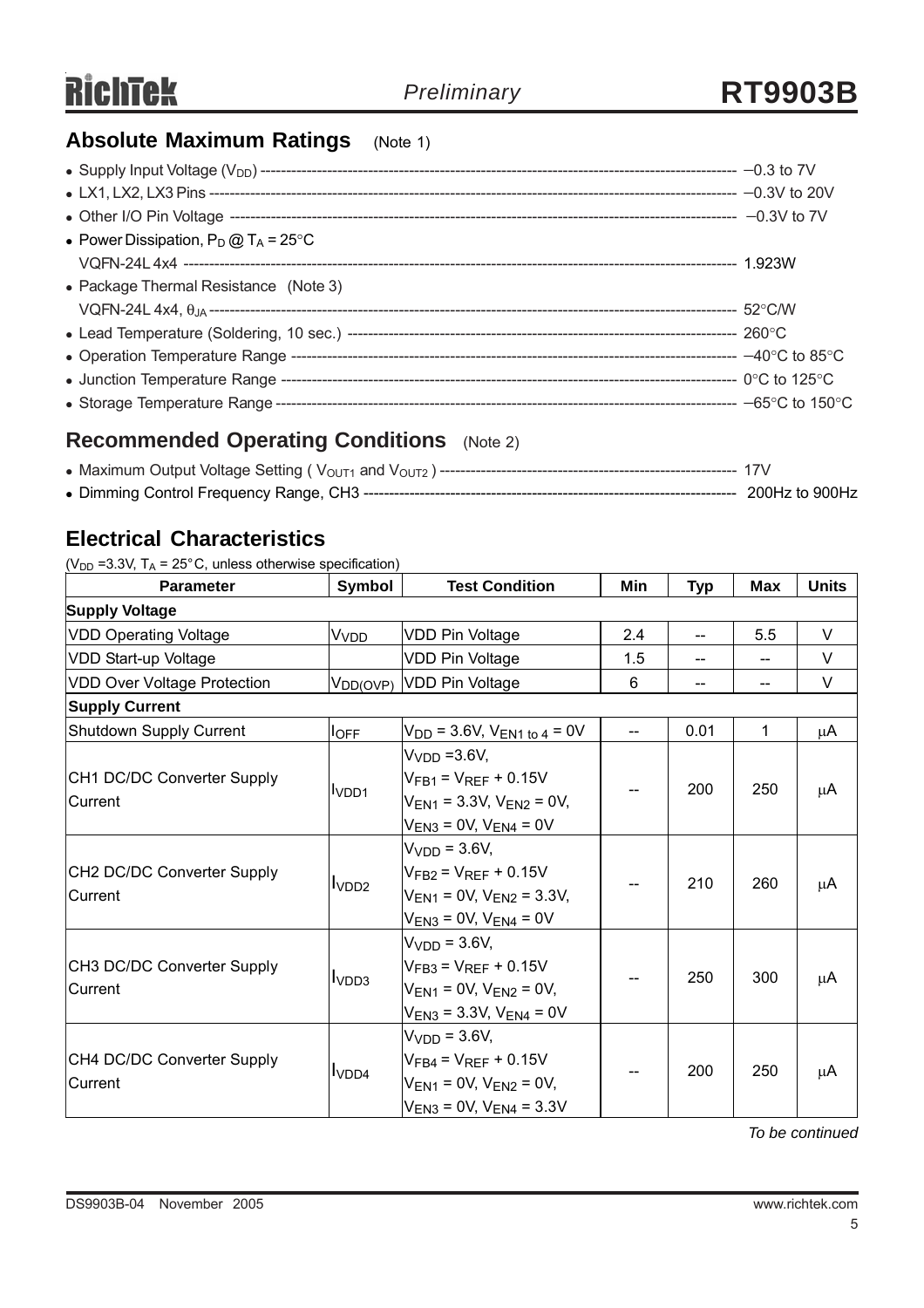**RT9903B** *Preliminary*

| <b>Parameter</b>                              | Symbol                | <b>Test Condition</b>                | Min            | <b>Typ</b>               | <b>Max</b>               | <b>Units</b> |
|-----------------------------------------------|-----------------------|--------------------------------------|----------------|--------------------------|--------------------------|--------------|
| <b>Oscillator</b>                             |                       |                                      |                |                          |                          |              |
| <b>Free Running Frequency</b>                 | $F_{OSC}$             | $RT = Open$                          | 400            | 500                      | 600                      | kHz          |
| CH1, CH2, CH3 Maximum Duty Cycle              | D <sub>MAX1,2,3</sub> |                                      | 93             | 95                       | $-$                      | $\%$         |
| CH4 Maximum Duty Cycle                        | $D_{MAX4}$            |                                      | 75             | 80                       | 85                       | $\%$         |
| Reference Voltage (CH1, CH2, CH3, CH4)        |                       |                                      |                |                          |                          |              |
| Feedback Reference Voltage                    |                       | V <sub>FB1, 2, 4</sub> CH1, CH2, CH4 | 0.98           | 1                        | 1.02                     | V            |
| Feedback Reference Voltage                    | V <sub>FB3</sub>      | CH <sub>3</sub>                      | 0.18           | 0.2                      | 0.22                     | V            |
| <b>Error Amplifier</b>                        |                       |                                      |                |                          |                          |              |
| <b>GM</b>                                     |                       | $FB1 = COMP$                         | $-$            | 200                      | --                       | $\mu$ S      |
| <b>Compensation Source Current</b>            |                       |                                      | --             | 22                       | $-$                      | μA           |
| <b>Compensation Sink Current</b>              |                       |                                      | --             | 22                       | $-$                      | $\mu$ A      |
| <b>Power Switch</b>                           |                       |                                      |                |                          |                          |              |
| CH1 On Resistance of MOSFET                   | R <sub>DS1(ON)</sub>  | N-MOSFET, $V_{DD} = 3.3V$            | $\overline{a}$ | 0.6                      | $\overline{a}$           | $\Omega$     |
| <b>CH1 Current Limitation</b>                 |                       |                                      | 0.7            | --                       | $-$                      | A            |
| CH2 On Resistance of MOSFET                   | $R_{DS2(ON)}$         | $N-MOSFET, VDD = 3.3V$               | --             | 0.6                      | --                       | Ω            |
| <b>CH2 Current Limitation</b>                 |                       |                                      | 0.7            | --                       | --                       | A            |
| CH3 On Resistance of MOSFET                   | $R_{DS3(ON)}$         | $N-MOSFET, VDD = 3.3V$               | LL.            | 0.6                      | --                       | $\Omega$     |
| <b>CH3 Current Limitation</b>                 |                       |                                      | 0.7            | $\overline{\phantom{a}}$ | $\overline{\phantom{a}}$ | A            |
| CH4 Over Current Threshold Voltage            |                       |                                      | 0.3            | 0.4                      | 0.5                      | $\vee$       |
| CH4 On Resistance of N-MOSFET                 |                       |                                      | 3              | 6                        | 9                        | $\Omega$     |
| CH4 On Resistance of P-MOSFET                 |                       |                                      | --             | 20                       | $-$                      | $\Omega$     |
| Control                                       |                       |                                      |                |                          |                          |              |
| EN1, EN2, EN3, EN4 Input High Level Threshold |                       | $VVDDM = 3.3V$                       |                | 0.8                      | 1.3                      | $\vee$       |
| EN1, EN2, EN3, EN4 Input Low Level Threshold  |                       | $VVDDM = 3.3V$                       | 0.4            | 0.8                      | 44                       | V            |
| <b>External Current Setting (CH4)</b>         |                       |                                      |                |                          |                          |              |
| <b>CS4 Sourcing Current</b>                   | $_{\text{LSA}}$       |                                      | 8              | 10                       | 12                       | $\mu$ A      |
| <b>Thermal Protection</b>                     |                       |                                      |                |                          |                          |              |
| <b>Thermal Shutdown</b>                       | $T_{S\underline{D}}$  |                                      | $-$            | 180                      | <u></u>                  | $\circ$ C    |

**Note 1.** Stresses listed as the above "Absolute Maximum Ratings" may cause permanent damage to the device. These are for stress ratings. Functional operation of the device at these or any other conditions beyond those indicated in the operational sections of the specifications is not implied. Exposure to absolute maximum rating conditions for extended periods may remain possibility to affect device reliability.

**Note 2.** The device is not guaranteed to function outside its operating conditions.

**Note 3.**  $\theta_{JA}$  is measured in the natural convection at  $T_A = 25^{\circ}$ C on a low effective thermal conductivity test board of JEDEC 51-3 thermal measurement standard.

**Note 4.** Pull low EN1, EN2 and EN4 when they are not enabled. EN3 pin is automatically pulled low when not enabled.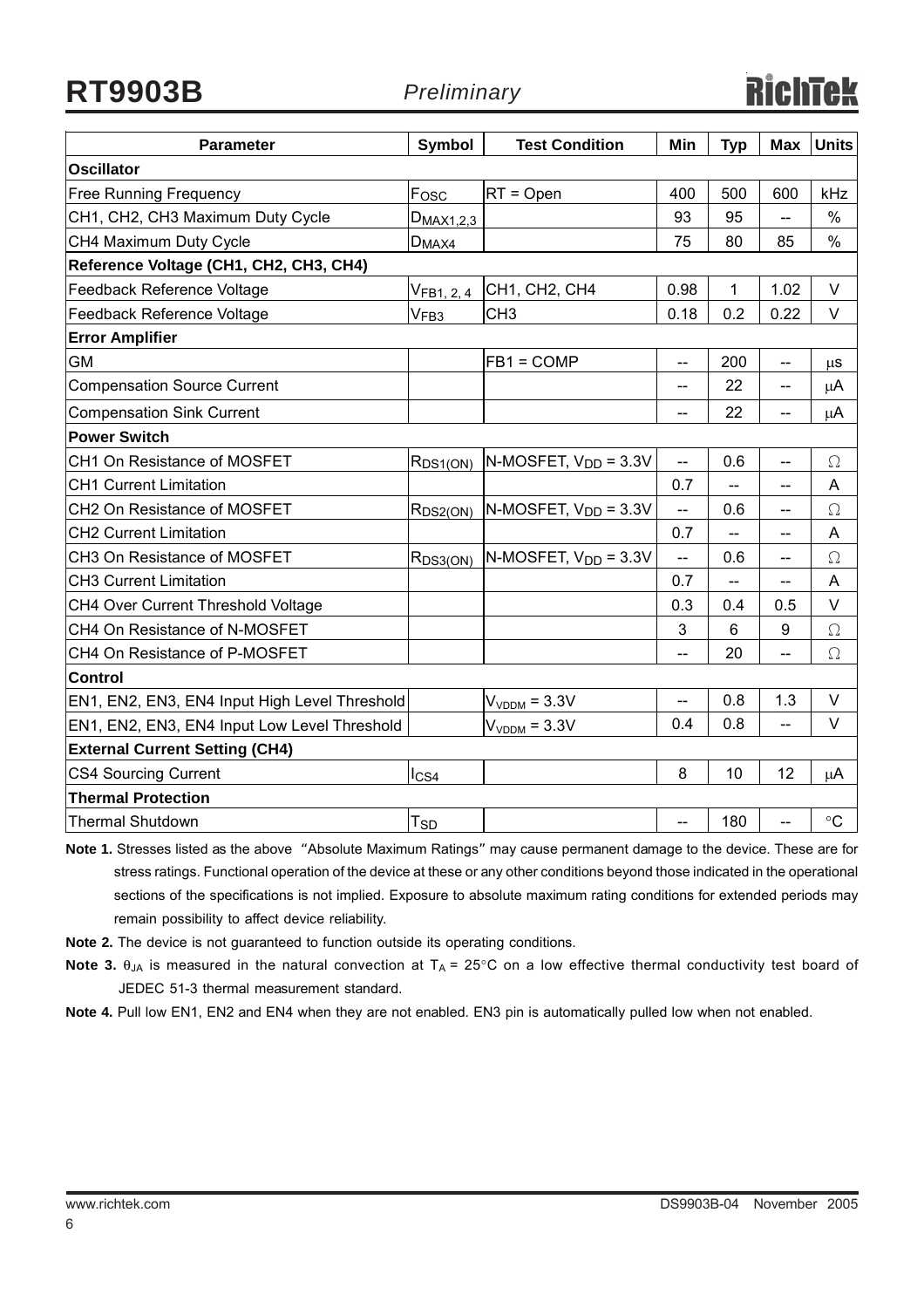# **Typical Operating Characteristics**









DS9903B-04 November 2005 www.richtek.com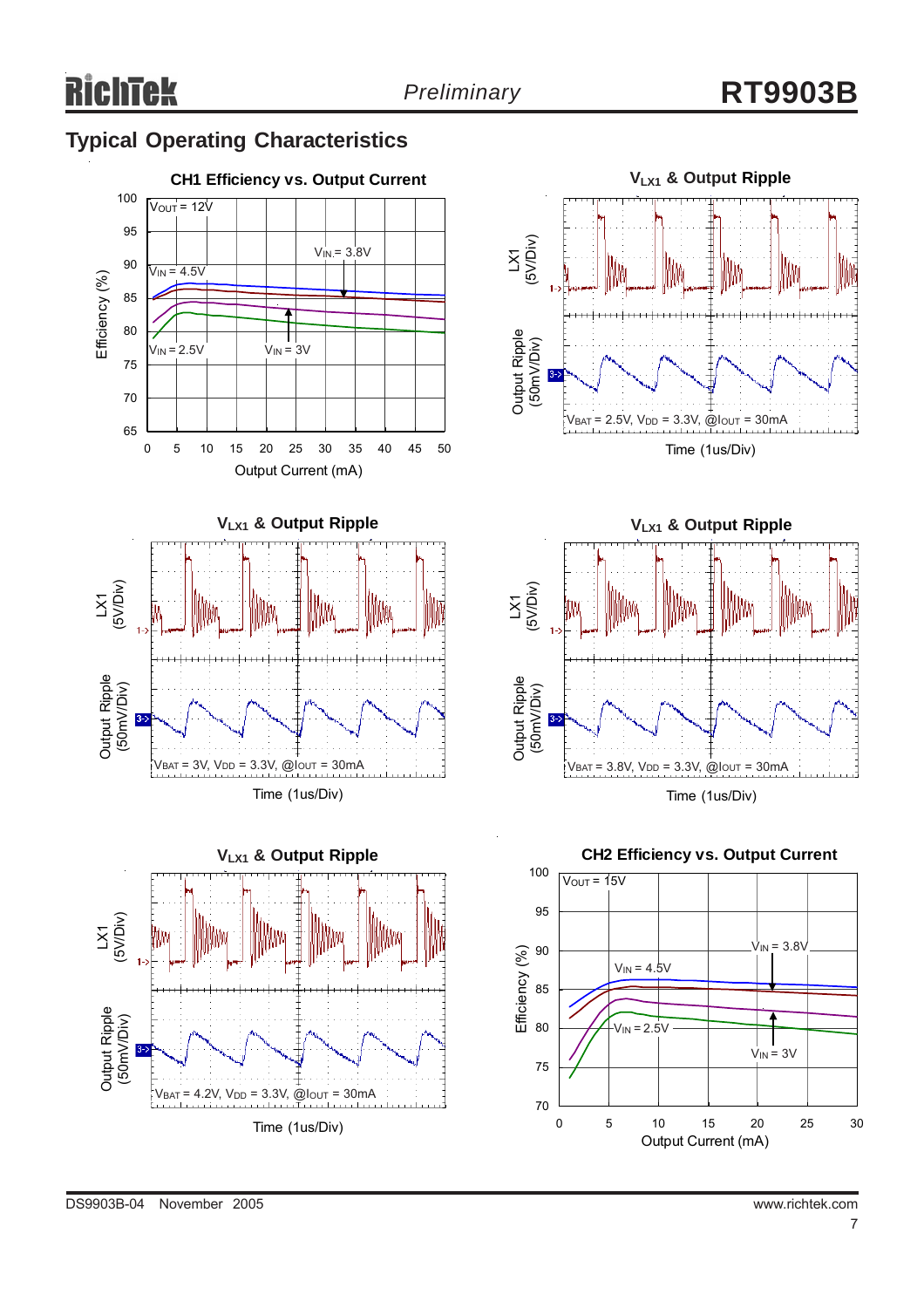# Rich





Time (1us/Div)







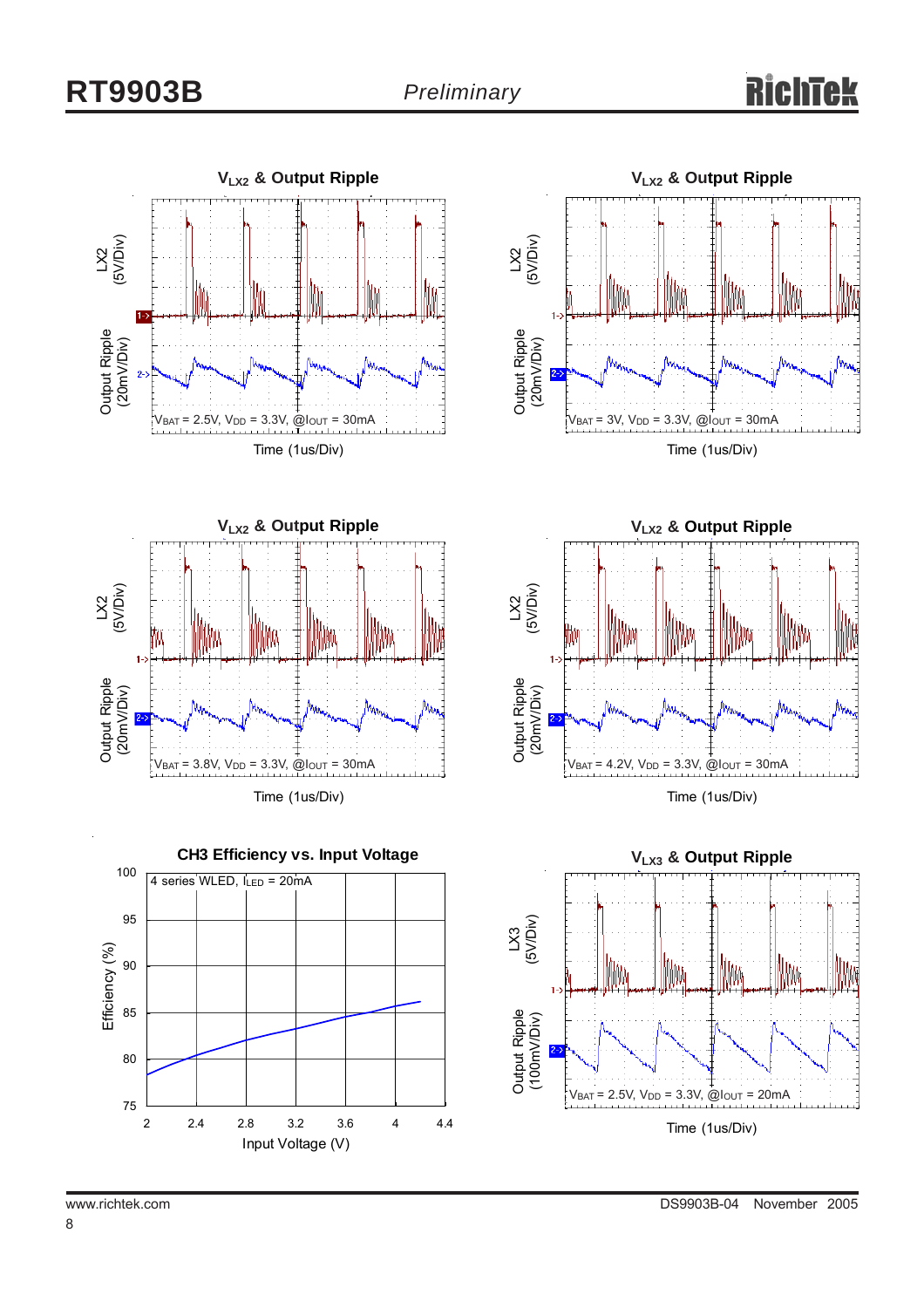







**CH4 Efficiency vs. Output Current**





DS9903B-04 November 2005 www.richtek.com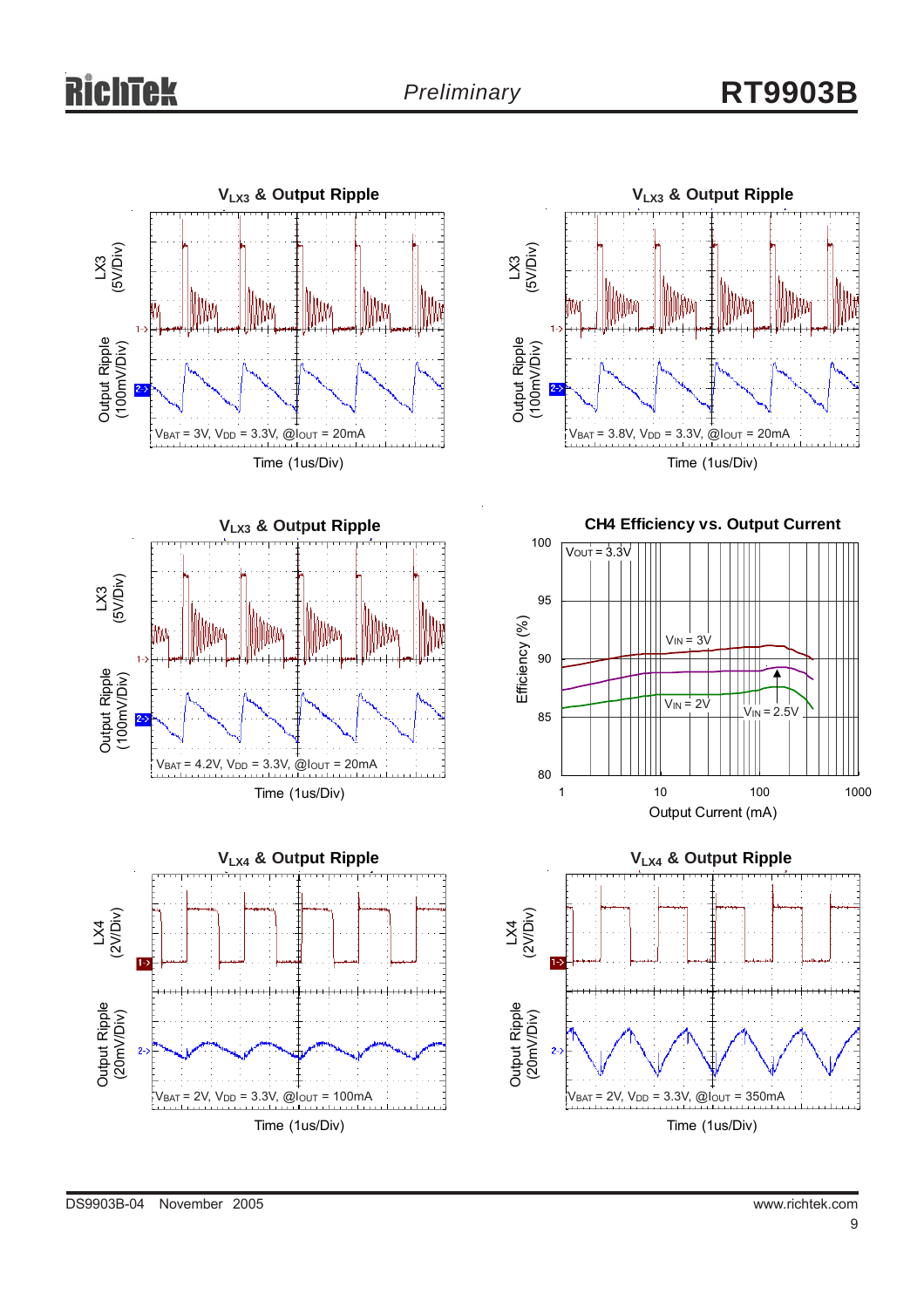







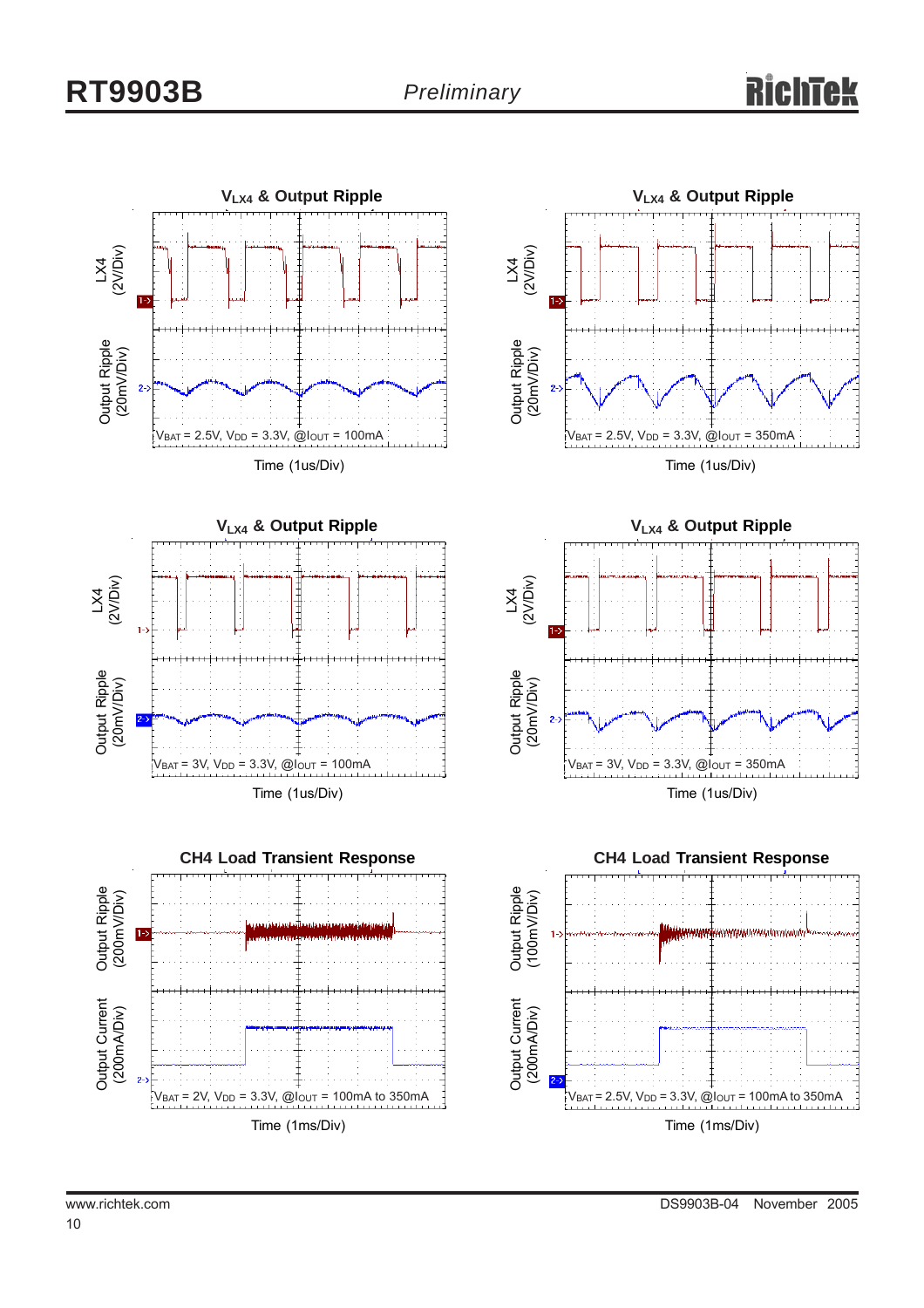

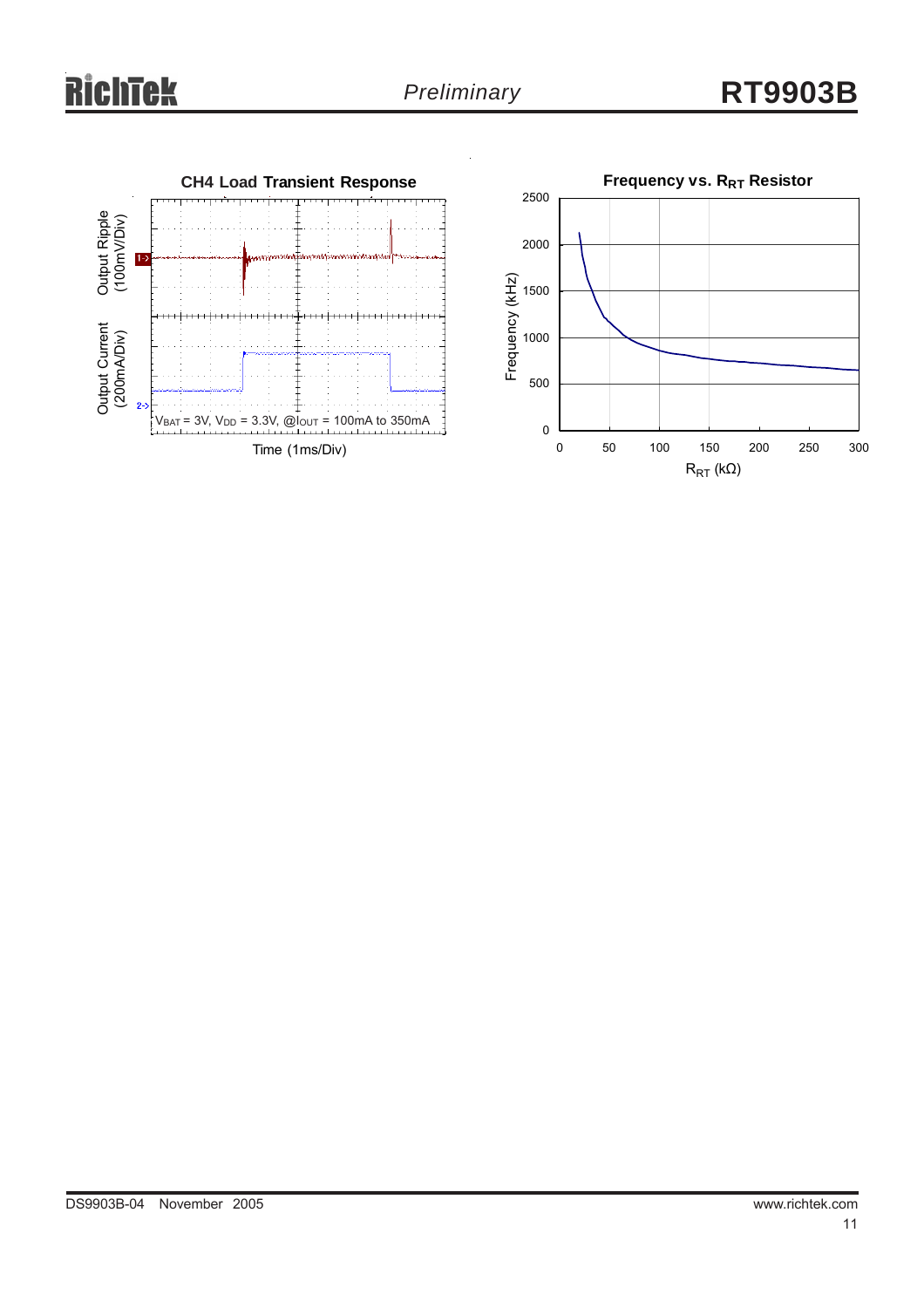# **Application Information**

The RT9903B is a four-Channel DC/DC converter for digital still cameras and other hand-held device. The four channels DC/DC converters are as follows:

CH1: Step-up, asynchronous voltage mode DC/DC converter with an internal power MOSFET, current limit protection, and over voltage protection. This channel is designed to supply output voltage from 3.3V to 17V.

CH2: Step-up, asynchronous voltage mode DC/DC converter with an internal power MOSFET, current limit protection, and over voltage protection. This channel is designed to supply output voltage from 3.3V to 17V.

CH3: Step-up, asynchronous current mode DC/DC converter with an internal power MOSFET, current limit protection, and over voltage protection. This channel is designed to light 2~4 WLEDs with constant current regulation, and the lightness can be dimming-controlled by the duty of EN3 pin.

CH4: Step-up, asynchronous current mode DC/DC converter with current limit protection. This channel is designed to drive external N-MOS switch for steppingup voltage.

#### **Soft-Start**

CH1, CH2, and CH4 can be soft-started individually every time when the channel is enabled. Soft-start is achieved by ramping up the PWM duty from very small to normal operation. The ramping up PWM duty is achieved by sourcing 1uA from error amplifier to the compensation capacitor. When the output voltage is regulated, the PWM duty enters the normal operation, and the error amplifier can sink and source up to 22uA.

The soft-start time is set by the following formula:

 $T$ SOFT-START =  $\frac{(1 V - 1 uA \times R$ COMP $)}{1 uA}$ 

R<sub>COMP</sub> and C<sub>COMP</sub> are compensation components.

#### **Oscillator**

The internal oscillator synchronizes CH1, CH2, CH3 and CH4 PWM operation frequency. The operation frequency is set by a resistor between RT pin to ground, ranging from 500kHz to 1.4MHz.

#### **Step-up (Boost) DC/DC Converter (CH1)**

The channel (CH1) is a step-up voltage-mode DC/DC PWM converter with built-in internal power MOS and external schottky diode. Output voltage is regulated and adjustable up to 17V. This channel is designed to supply several tens mA current.

The maximum duty of the constant frequency is 96% for this channel to prevent high input current drawn from input.

#### **Protection**

#### **Current Limit**

The current of NMOS is sensed cycle by cycle to prevent over current. When over current limit, then the NMOS is off. This state is latched and then reset automatically at next clock cycle.

#### **Over Voltage**

The over voltage protection prevents LX1 voltage going too high. The over-voltage is detected by the junction leakage and the threshold value is around 22V. This channel is latched shut down when OVP occurs, and can be reset by toggling EN1.

#### **Step-up (Boost) DC/DC Converter (CH2)**

The channel (CH2) is a step-up voltage-mode DC/DC PWM converter with built-in internal power MOS and external schottky diode. Output voltage is regulated and adjustable up to 17V. This channel is designed to supply several tens mA current.

The maximum duty of the constant frequency is 96% for this channel to prevent high input current drawn from input.

# **Protection**

**Current Limit**

The current of NMOS is sensed cycle by cycle to prevent over current. When over current limit, then the NMOS is off. This state is latched and then reset automatically at next clock cycle.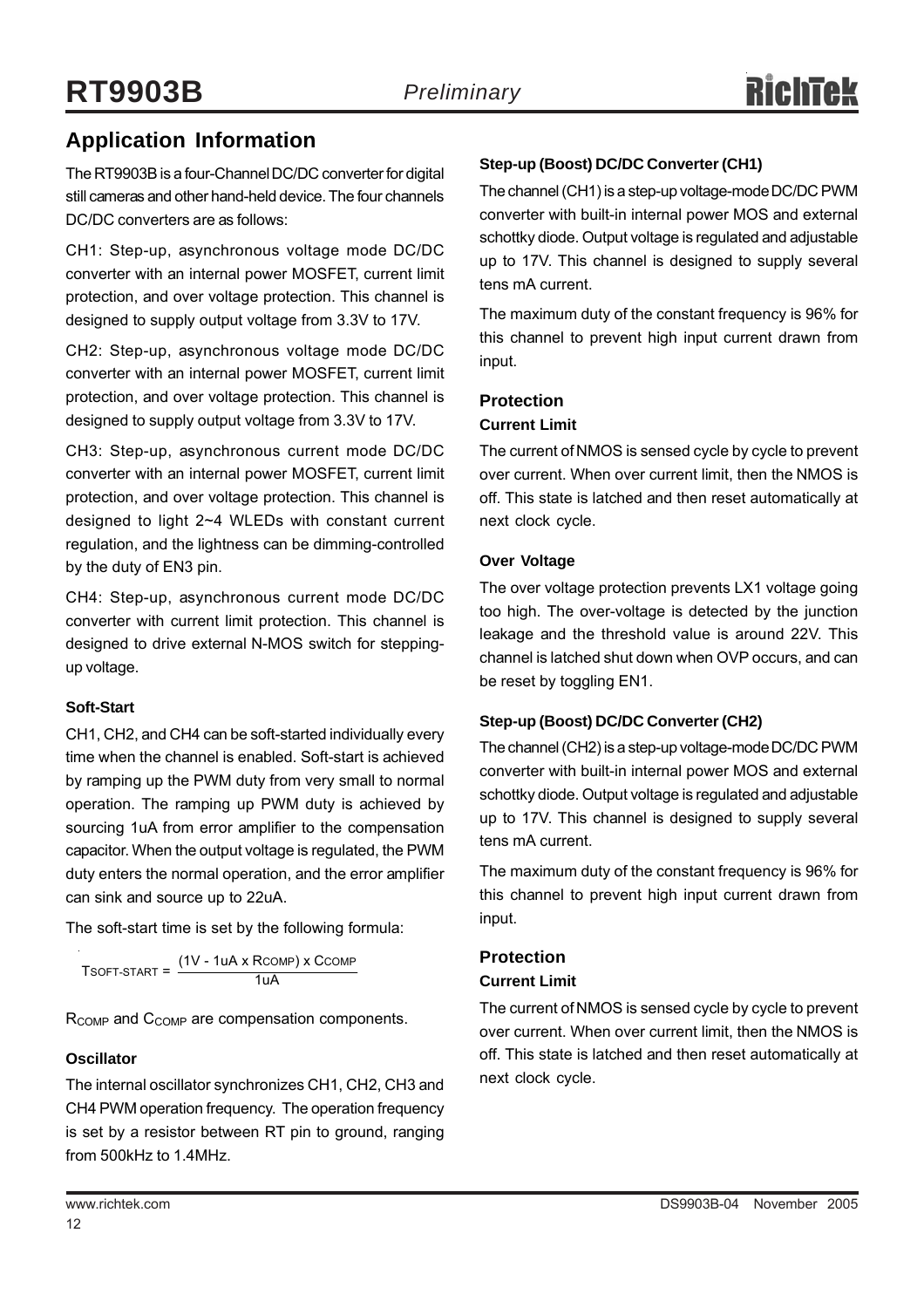# **RichTek**

#### **Over Voltage**

The over voltage protection prevents LX2 voltage going too high. The over-voltage is detected by the junction leakage and the threshold value is around 22V. This channel is not latched shut down when OVP occurs.

#### **Step-up (Boost) DC/DC Converter (CH3)**

The channel (CH3) is a step-up current-mode DC/DC PWM converter with built-in internal power MOS and external schottky diode. This channel is designed to light 2 to 4 WLEDSs with constant current regulation. The lightness of WLED can be dimming-controlled by the duty of EN3 pin.

The maximum duty of the constant frequency is 96% for this channel to prevent high input current drawn from input.

### **Protection**

#### **Current Limit**

The current of NMOS is sensed cycle by cycle to prevent over current. When over current limit, then the NMOS is off. This state is latched and then reset automatically at next clock cycle.

#### **Over Voltage**

The over voltage protection prevents LX3 voltage going too high. The over-voltage is detected by the junction leakage and the threshold value is around 22V. This channel is latched shut down when OVP occurs, and can be reset by toggling EN3.

#### **Step-up (Boost) DC/DC Converter (CH4)**

The channel (CH4) is a step-up current-mode DC/DC PWM converter to drive external power N-MOS and external schottky diode.

At light load, efficiency is enhanced by pulse-skipping mode. In this mode, the external NMOS turns on by a constant pulse width. As loading increased, the converter operates at constant frequency PWM mode. The maximum duty of the constant frequency is 80% for the boost to prevent high input current drawn from input.

### **Protection**

#### **Current Limit**

The current of NMOS is sensed cycle by cycle to prevent over current. The current is sensed by CS4 pin to determine whether it reaches current limit threshold.

When CS4 voltage is higher than 0.4V, the external NMOS is off. This state is latched and then reset automatically at next clock cycle.

 $V_{(CS4)} = 10\mu A \times R_{CS} + I_{Inductor} \times R_{DC(ON) External MOS}$ 

#### **Current Mode Step-up Compensation**

When the step-up converter operates with continuous inductor current, the right-half-plane zero (RHPZ) appears in the loop-gain frequency response. To ensure the stability, the control-loop gain should crossover at the frequency (crossover frequency  $f_C$ ) much less than that of RHPZ.

The inductor (L) and output capacitance  $(C_{OUT})$  are chosen first in consideration of performance, size, and cost. The compensation resistor( $R<sub>C</sub>$ ) and capacitor( $C<sub>C</sub>$ ) are then chosen to optimize the control-loop stability.

The useful steps are listed below to calculate loop compensation.

#### **Step-1** Calculate RHPZ

For continuous conduction, the RHPZ is given by

$$
f_{\text{RHPZ}} = \frac{V_{\text{OUT}} (1-D)^2}{2\pi L \text{ low}}
$$

Where D is the duty cycle =  $1-(V_{IN}/V_{OUT})$ , L is the inductor value, and  $I_{LOAD}$  is the maximum output current. Typical target crossover frequency is 1/6 of RHPZ.

For example, if we assume  $V_{IN}$  = 1.8V,  $V_{OUT}$  = 3.3V, and  $I<sub>OUT</sub> = 0.5A$ , the R<sub>LOAD</sub> = 6.6Ω. If we select L = 4.7uH, then :  $f_{RHPZ} = 66kHz$ 

**Step-2** Calculate C<sub>C</sub>

Choose  $f_C$  = 10kHz, and then  $C_C$  is calculated from the simplified loop-gain formula.

Loop gain =

\n
$$
Gm x \frac{1 + S R c C c}{S C c} x \frac{1}{R c s} x (1-D) x \frac{R c c T}{1 + S R c c T C c c T} x \frac{V_{FB}}{V c c T}
$$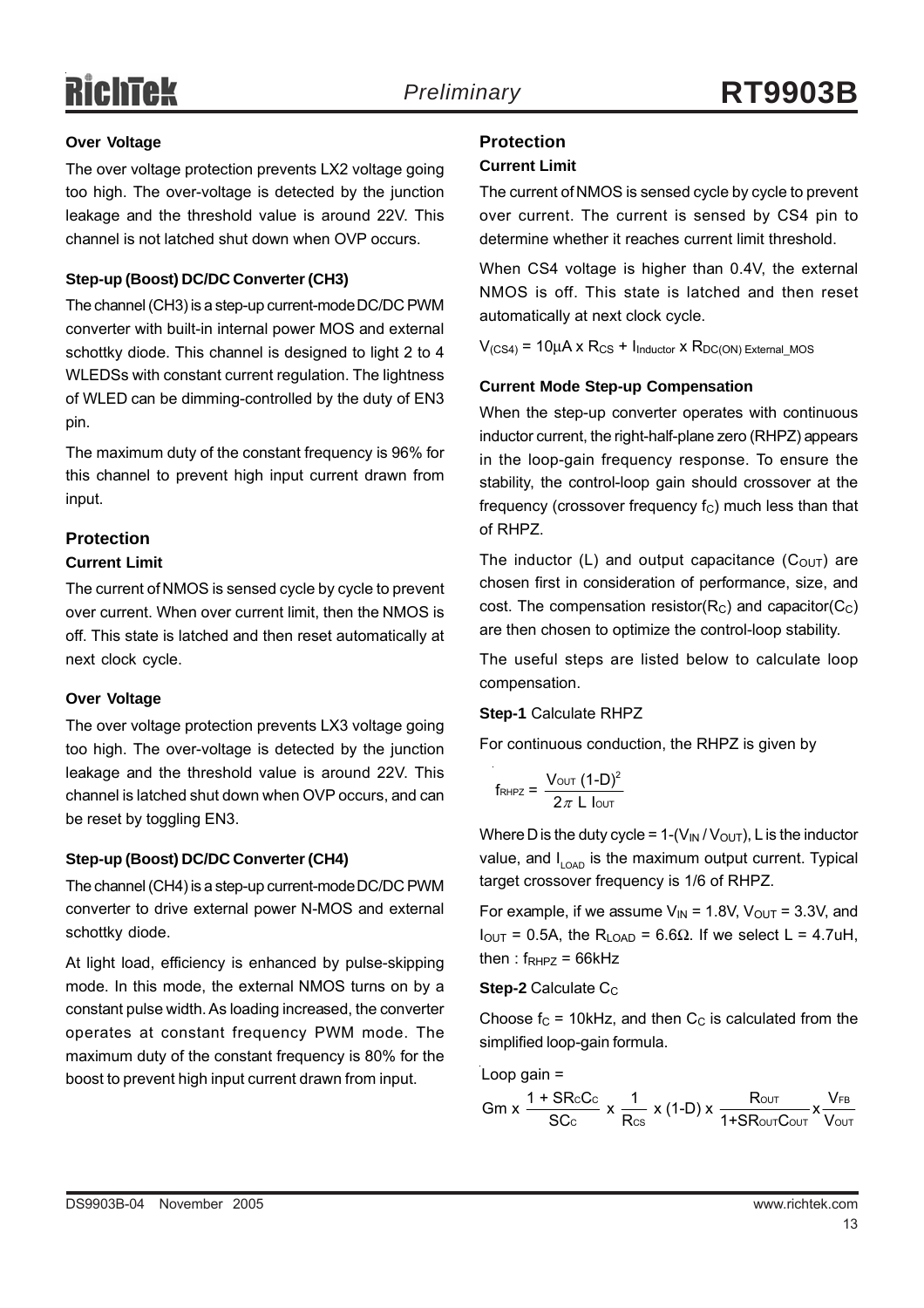Where Gm is the transconductance of error amplifier, and R<sub>CS</sub> is the current sense amplifier transresistance.

In our design, Gm = 200us,  $R_{CS}$  = 0.8V/A, and  $V_{FB}$  = 1V, and then  $C_C = 4.34$ nF from calculation.

Choose  $C_C = 4.7nF$ .

**Step-3** Calculate R<sub>C</sub>

 $R<sub>C</sub>$  is calculated such that transient droop requirements are met.

For example, in our design, if 5% transient droop is allowed, then the error amplifier moves 0.05 x 1V, or 50mV. The error amplifier output drives 50mV x 200us, or 10uA across  $R<sub>C</sub>$  to provide transient gain.

We select  $R_{CS}$  = 2.7k $\Omega$  to meet the requirements.

The output capacitor is chosed 40uF to cancel the  $R_C$  $C_{\text{C}}$  zero, and can sustain stable  $V_{\text{OUT}}$  voltage at heavy load condition.

#### **Reference**

The chip has an internal 1V reference voltage, which is the inputs of the error amplifiers of the CH1, CH2, and CH4 to compare the difference of feedback voltage. The reference voltage of CH3 is 0.2V for WLEDs application. The reference voltage can be set up stably when the supplied power  $(V_{DD})$  is above 1.5V, and EN1 (or EN2, EN3, EN4 either one) goes high.

#### **Thermal Protection**

Thermal protection function is integrated in the chip. When the chip temperature is higher than 180°C, the controllers of all channels are shutdown. When the thermal protection is relieved, the chip operates well again.